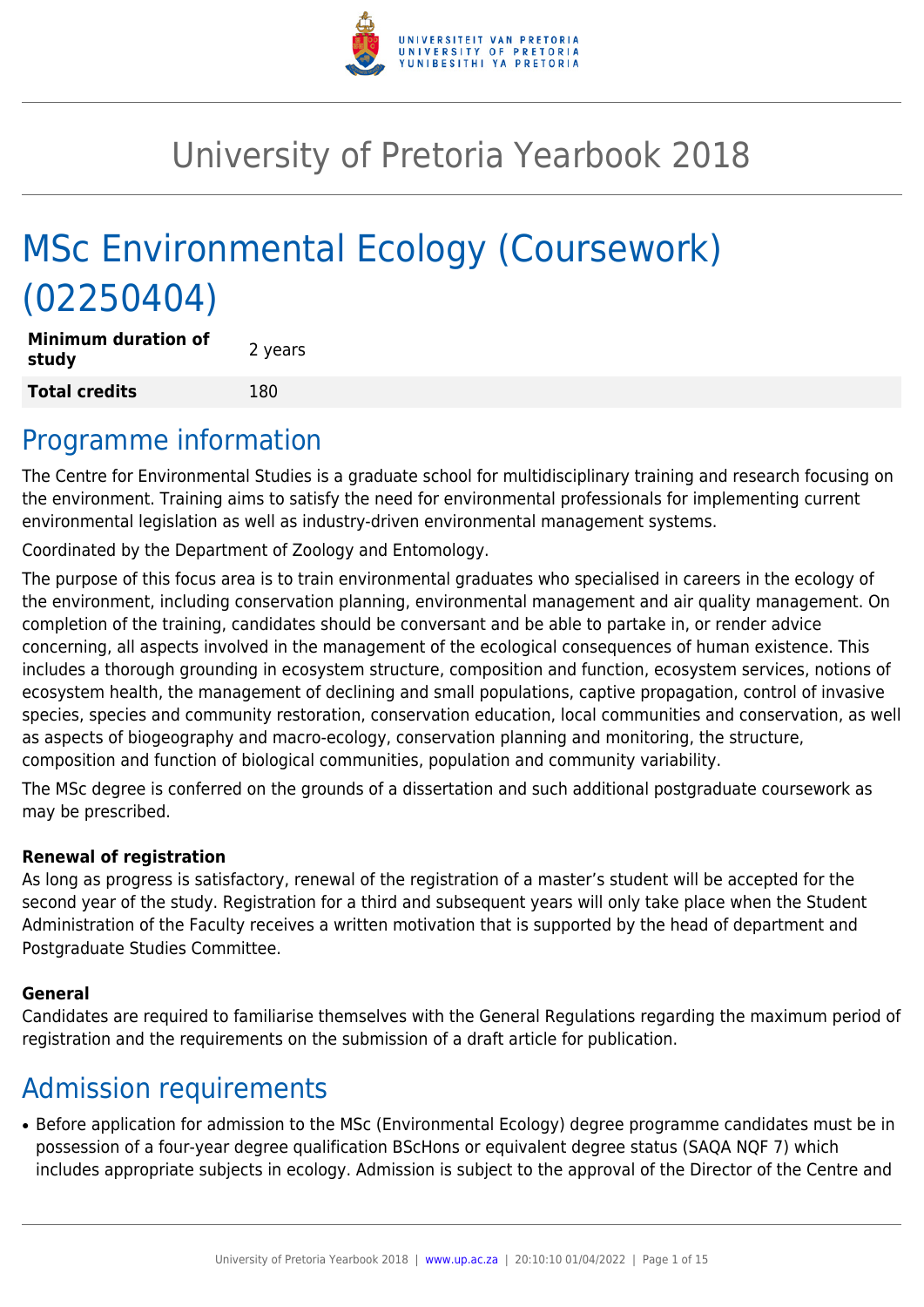

#### the appropriate head of department outside the Centre.

- Candidates must demonstrate proficiency in the English language up to the level required by either the TOEFL test (www.ets.org/toefl) or the IELTS language proficiency test (www.ielts.org).
- Admission is additionally dependent on availability of supervisor/s and/or projects within the department.

### Other programme-specific information

One of the listed specialisation modules may be substituted with an elective module subject to the approval of the Director of the Centre. Choice of an elective is based on the academic background and/or anticipated career of the student but is expected to be relevant to either conservation biology or sustainable forestry management.

### Promotion to next study year

The progress of all master's candidates is monitored biannually by the supervisor and the postgraduate coordinator. A candidate's study may be terminated if the progress is unsatisfactory or if the candidate is unable to finish his/her studies during the prescribed period.

Subject to exceptions approved by the dean, on recommendation of the head of department, and where applicable, a student may not enter for the master's examination in the same module more than twice.

### Pass with distinction

The MSc degree is conferred with distinction to candidates who obtain a final average mark of at least 75% and a mark of at least 75% for the dissertation/mini-dissertation from each of the members of the examination panel. Where a member of the examination panel awards a mark of less than 75% for the dissertation/mini-dissertation, that member of the examination panel must offer, in writing, support for his/her decision, or indicate in writing that he/she supports the examination committee's decision to confer the degree with distinction.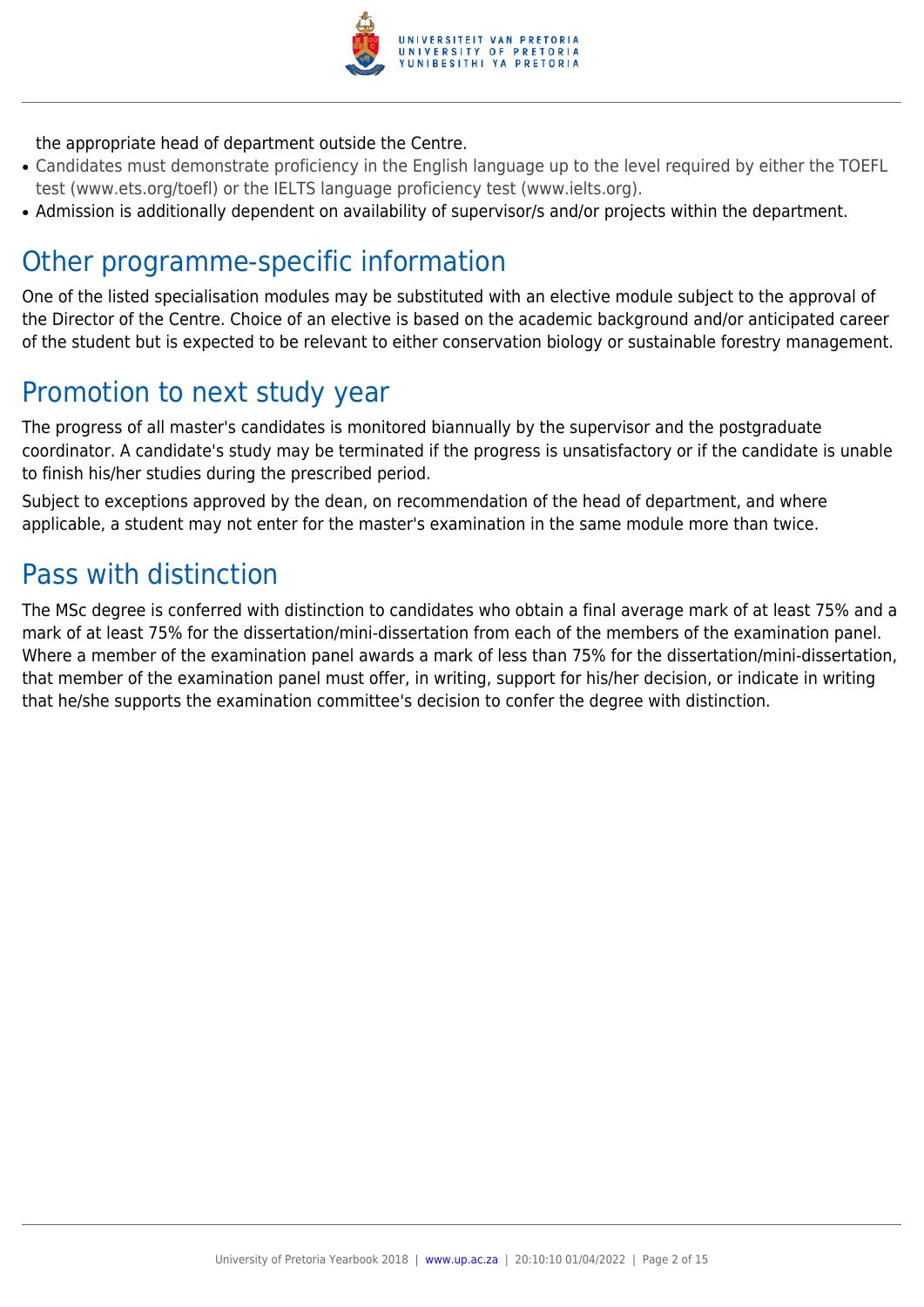

### Curriculum: Year 1

#### **Minimum credits: 180**

#### **Programme information:**

Minimum credit: 180 Core credits: 120 Elective credits: 60

### **Core modules**

#### **Environmental paradigms 810 (ENV 810)**

| <b>Module credits</b>         | 15.00                          |
|-------------------------------|--------------------------------|
| <b>Prerequisites</b>          | No prerequisites.              |
| <b>Contact time</b>           | 5 discussion classes per week  |
| <b>Language of tuition</b>    | Module is presented in English |
| <b>Department</b>             | Zoology and Entomology         |
| <b>Period of presentation</b> | Semester 1                     |

#### **Module content**

Environmental philosophy and ethics, environmental ecology, environment, society and development, environmental economics, environmental management, critical resources management: water utilisation, air quality control, land-use planning: soil characteristics, biodiversity planning, critical resource management: determinism vs co-evolutionary environmental frameworks, research methodology and practice.

#### **Environmental law 816 (ENV 816)**

| <b>Module credits</b>         | 15.00                                                                  |
|-------------------------------|------------------------------------------------------------------------|
| <b>Service modules</b>        | Faculty of Law                                                         |
| <b>Prerequisites</b>          | No prerequisites.                                                      |
| <b>Contact time</b>           | 1 lecture per week, 1 web-based period per week, 2 practicals per week |
| <b>Language of tuition</b>    | Module is presented in English                                         |
| <b>Department</b>             | Zoology and Entomology                                                 |
| <b>Period of presentation</b> | Semester 1 or Semester 2                                               |

#### **Module content**

Legislation for sustainable development within the framework of international agreements, the different acts affecting water quality and water use, the SEMAs within the NEMA framework, the NEMA EIA regulations, legislation pertaining to hazardous substances, interaction between mining development and NEMA, energy law, strategic environmental legislation, marine and coastal management.

#### **Trees in a multifunctional landscape 833 (ENV 833)**

**Module credits** 15.00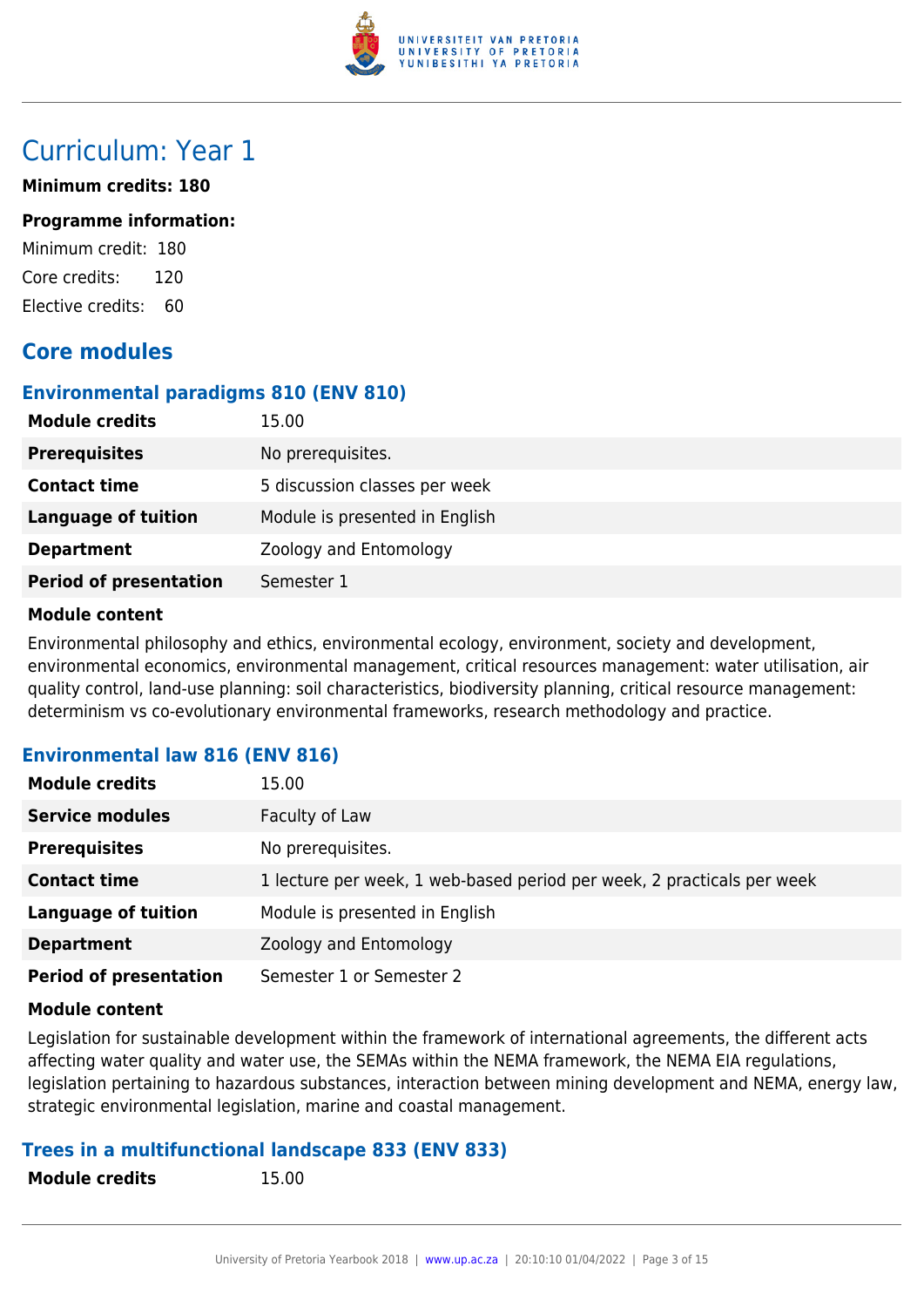

| <b>Prerequisites</b>          | No prerequisites.                                          |
|-------------------------------|------------------------------------------------------------|
| <b>Contact time</b>           | 1 web-based period per week, 5 discussion classes per week |
| Language of tuition           | Module is presented in English                             |
| <b>Department</b>             | Department of Plant and Soil Sciences                      |
| <b>Period of presentation</b> | Quarter 3                                                  |

Place and role of trees in multifunctional rural landscapes. Trees outside forests. Multipurpose trees. Trees and biodiversity. Trees and environmental services. Trees and sustainable development. Domesticated forests. Agroforestry (definition, classification, challenges and examples). Multiple use of forests and trees. Non-timber tree and forest products. Domestication of multipurpose trees. Forests and people. Trees and agricultural production systems (yield, interactions, synergy, competition, pests and diseases). Case-study examples from sub-Saharan Africa.

#### **Mini-dissertation 891 (ENV 891)**

| <b>Module credits</b>         | 90.00                          |
|-------------------------------|--------------------------------|
| <b>Prerequisites</b>          | No prerequisites.              |
| Language of tuition           | Module is presented in English |
| <b>Department</b>             | Zoology and Entomology         |
| <b>Period of presentation</b> | Year                           |

#### **Module content**

The student needs to conduct a research project under the supervision of an academic member of staff associated with the Centre for Environmental Studies. This project needs to be of a sufficient quality to be publishable in the open scientific literature. The research report is examined as a manuscript for a suitable journal.

#### **Conservation planning and monitoring 808 (ZEN 808)**

| <b>Module credits</b>         | 15.00                          |
|-------------------------------|--------------------------------|
| <b>Prerequisites</b>          | No prerequisites.              |
| <b>Contact time</b>           | 4 discussion classes per week  |
| <b>Language of tuition</b>    | Module is presented in English |
| <b>Department</b>             | Zoology and Entomology         |
| <b>Period of presentation</b> | Year                           |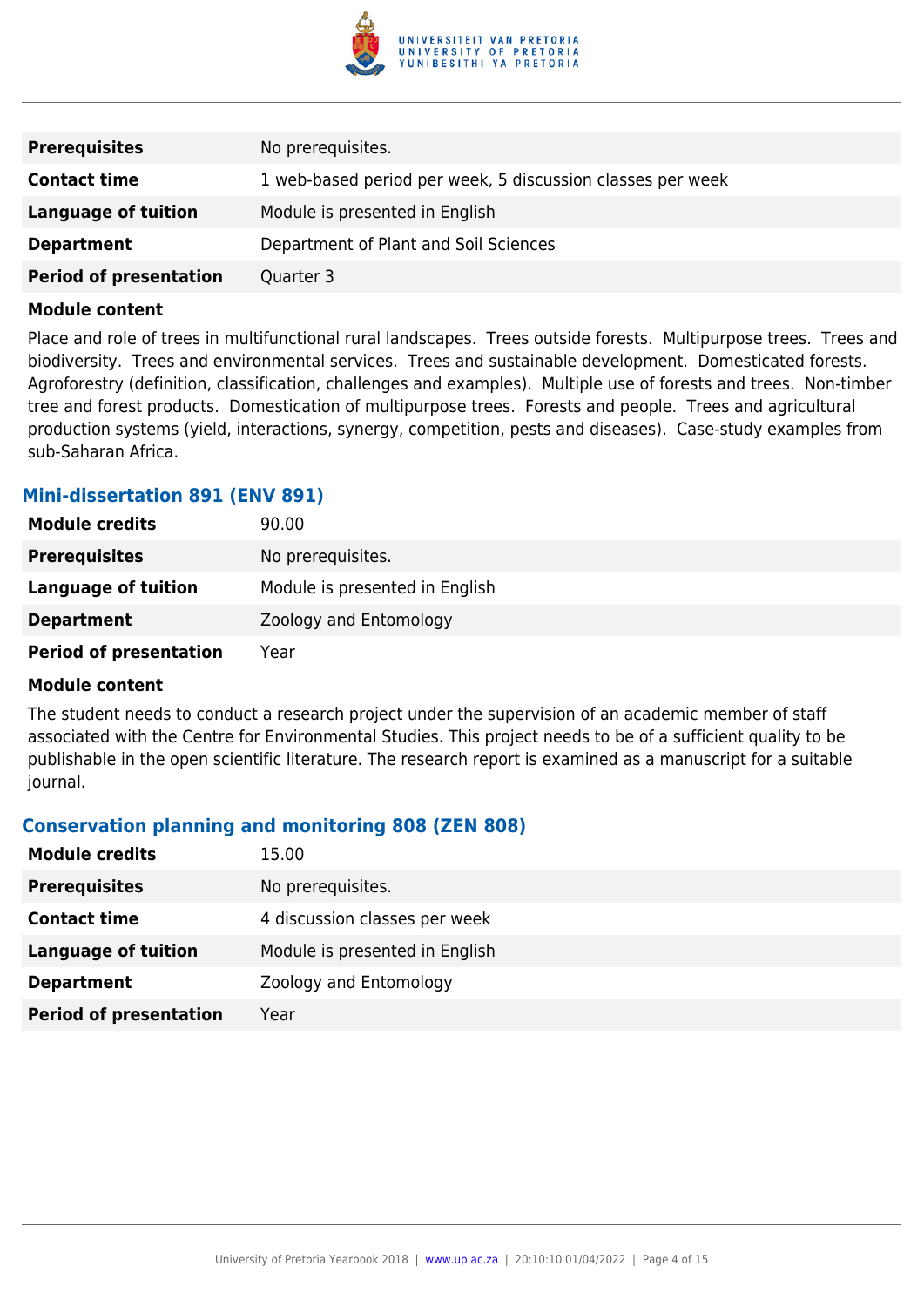

Biodiversity survey techniques; data and information management; data assessment; principles of data extrapolation; inventories; biodiversity risk assessment (PHVA, small and declining population paradigms, prioritisation); principles of reserve selection; surrogacy; reserve design; integrated land-use planning. Landscape theories and models (hierarchy, percolation, metapopulation, source-sink); scaling patterns and processes across landscapes (patches, corridors, mosaics and flows); emerging patterns and processes; principles of landscape dynamics; principles of landscape conservation, management and design (transformation, fragmentation); methods in landscape ecology (numerical and spatial data processing, fractal geometry approach, GIS, remote sensing, GPS, spatially explicit population models). Skills: GradSect, Access, Excel, Visual Basic, GIS (Arc View) reserve selection algorithms.

#### **Biogeography and macro-ecology 809 (ZEN 809)**

| <b>Module credits</b>         | 15.00                          |
|-------------------------------|--------------------------------|
| <b>Prerequisites</b>          | No prerequisites.              |
| <b>Contact time</b>           | 4 discussion classes per week  |
| Language of tuition           | Module is presented in English |
| <b>Department</b>             | Zoology and Entomology         |
| <b>Period of presentation</b> | Year                           |

#### **Module content**

Biogeographic consequences of plate tectonics, Pleistocene southern African climatic, geological, edaphic and geomorphological patterns. Reconstructing biogeographic histories (speciation, extinction, dispersal, vicariance, endemism, provincialism and disjunction); phytogeographical patterns, biomes, vegetation types. Methodological issues in macro-ecology; patterns of body size, abundance and energetics; geographic range sizes; species dynamics in landscapes; implications of macro-ecological patterns to ecology; biogeography and evolution; macro-ecological perspectives on conservation: species richness, hierarchical diversity, hotspots, spatial and temporal patterns in diversity (genetic, taxonomic, functional); causal mechanisms, species diversity, biodiversity and global change.

### **Elective modules**

#### **Environment and development 811 (ENS 811)**

| <b>Module credits</b>         | 15.00                                    |
|-------------------------------|------------------------------------------|
| <b>Prerequisites</b>          | No prerequisites.                        |
| Language of tuition           | Module is presented in English           |
| <b>Department</b>             | Geography Geoinformatics and Meteorology |
| <b>Period of presentation</b> | Year                                     |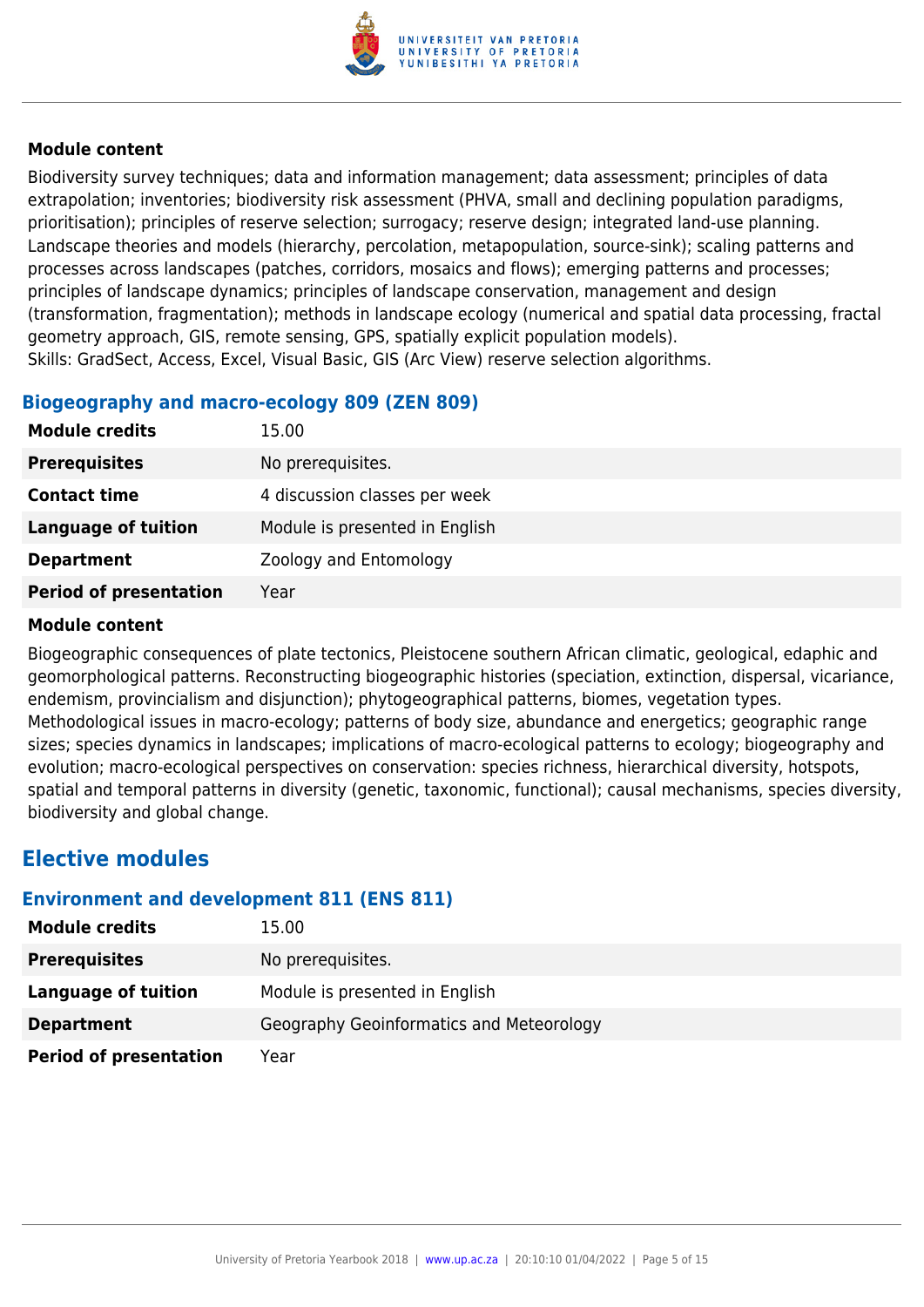

The foundation of the module is the interrelations between societal and environmental dynamics. It deals with issues of social structure, culture, politics, education, migration, production, urbanisation, demographics and social institutions and how these impact upon the environment. Also dealt with is how the consequences of impacts, such as environmental change, in turn affect societies. Analysis of complex interrelationships between society and the environment, social-environmental linkages and multiplier effects are dealt with.

#### **Strategic environmental management 822 (ENS 822)**

| <b>Module credits</b>         | 15.00                                              |
|-------------------------------|----------------------------------------------------|
| <b>Service modules</b>        | Faculty of Law                                     |
| <b>Prerequisites</b>          | No prerequisites.                                  |
| <b>Contact time</b>           | 2 discussion classes per week, 5 lectures per week |
| <b>Language of tuition</b>    | Module is presented in English                     |
| <b>Department</b>             | Geography Geoinformatics and Meteorology           |
| <b>Period of presentation</b> | Year                                               |

#### **Module content**

Strategic environmental planning: introduction, objectives and principles; levels; South African overview; guidelines: national and international; strategy and management; structure, strategy and agency; South African guidelines; diagnostic tools; RESP analysis; strategic resource planning; applications, implementation and control; development and policy implementation; South African environmental policy; evaluation frameworks; portfolio analysis; competitive forces; alliances; business benefits; intangibles, survival and catalytic contributions; South African legislation and regulations.

#### **Environment and land reform 823 (ENS 823)**

| <b>Module credits</b>         | 15.00                                    |
|-------------------------------|------------------------------------------|
| <b>Prerequisites</b>          | No prerequisites.                        |
| <b>Language of tuition</b>    | Module is presented in English           |
| <b>Department</b>             | Geography Geoinformatics and Meteorology |
| <b>Period of presentation</b> | Year                                     |

#### **Module content**

The need and purpose of land reform in South Africa and its contribution towards sustainable socialenvironmental interaction. An overview of the global variety of land tenure systems, and tenure reform programmes in other countries. Overview of previous systems of land tenure in South Africa. Land reform policy in South Africa: restitution, redistribution, and tenure reform. Critical assessment of progress in terms of land reform objectives. Evaluation of the contribution of the South African land reform programme towards creating sustainable environments.

#### **Social modelling and assessment 824 (ENS 824)**

**Module credits** 15.00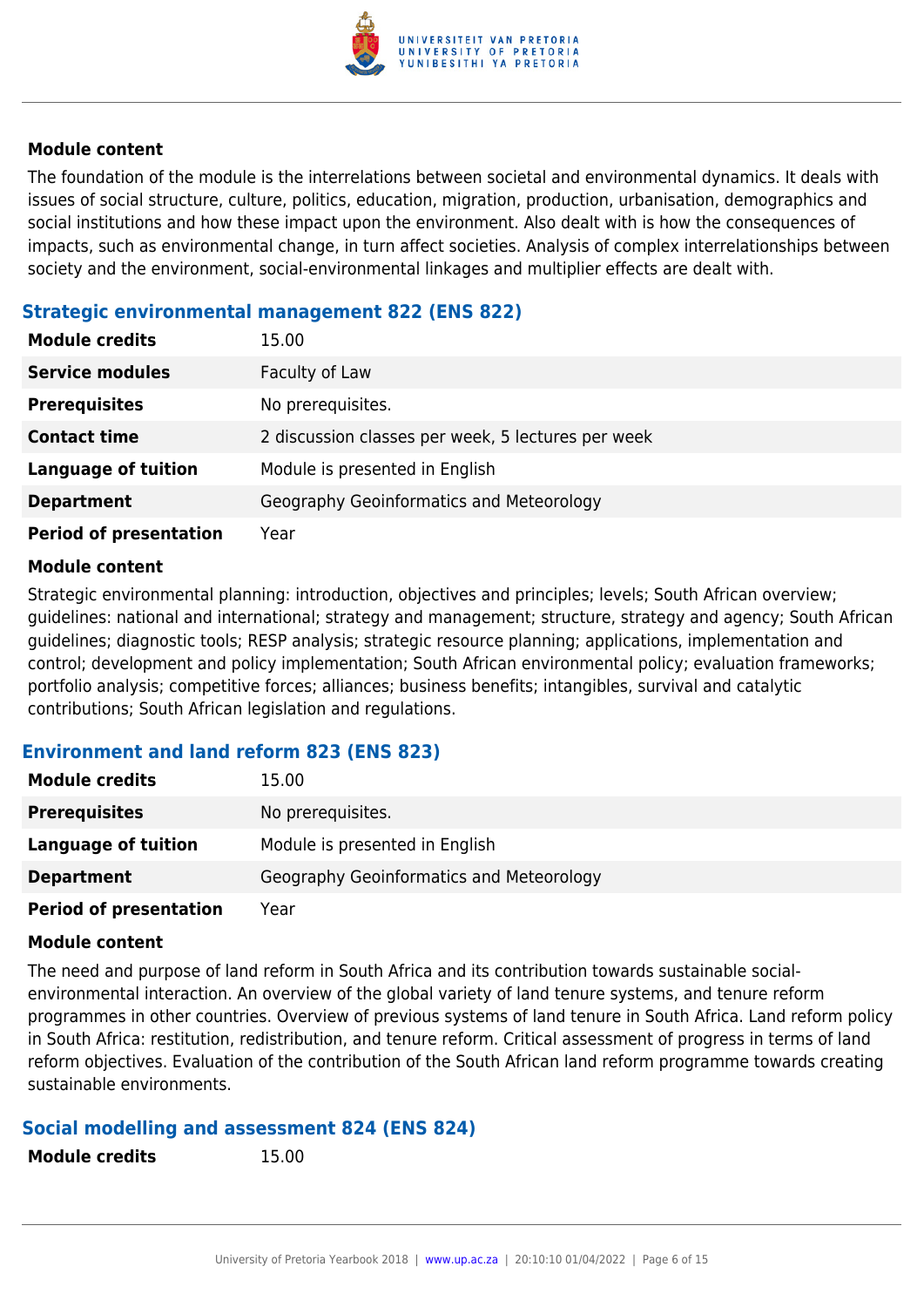

| <b>Prerequisites</b>          | No prerequisites.                        |
|-------------------------------|------------------------------------------|
| <b>Contact time</b>           | 5 discussion classes per week            |
| <b>Language of tuition</b>    | Module is presented in English           |
| <b>Department</b>             | Geography Geoinformatics and Meteorology |
| <b>Period of presentation</b> | Year                                     |

In this module students will be introduced to the various methods of modelling and assessing social impacts. Specific emphasis will be placed upon modelling societal-economic-environmental interactions, formulating stochastic and dynamic models of population-development-environment interactions, conducting research to determine possible impacts of environmental changes on communities and performing social impact surveys. Students will be introduced to both quantitative as well as qualitative methods of conducting social impacts assessments.

#### **International environmental management systems 822 (ENV 822)**

| <b>Module credits</b>         | 15.00                               |
|-------------------------------|-------------------------------------|
| <b>Prerequisites</b>          | No prerequisites.                   |
| <b>Contact time</b>           | 20 lectures over a period of 1 week |
| <b>Language of tuition</b>    | Module is presented in English      |
| <b>Department</b>             | Zoology and Entomology              |
| <b>Period of presentation</b> | Semester 2                          |

#### **Module content**

The ISO framework, environmental risks and opportunities for companies, global environmental concerns, environmental legislation, identification of environmental impacts, environmental certification and auditing, follow-up activities, the Forestry Stewardship Council framework, chain of custody requirements, production standards, FSC reporting.

(\*\* additional costs involved for international UK certificate)

#### **Water quality management 810 (EWM 810)**

| <b>Module credits</b>         | 15.00                            |
|-------------------------------|----------------------------------|
| <b>Prerequisites</b>          | No prerequisites.                |
| <b>Contact time</b>           | 20 discussion classes            |
| <b>Language of tuition</b>    | Module is presented in English   |
| <b>Department</b>             | Microbiology and Plant Pathology |
| <b>Period of presentation</b> | Semester 2                       |

#### **Module content**

Severity of waterborne disease, accurate risk analysis, emergence of pathogens resistant to disinfection, the use of indicator organisms, toxicity risks, viral and protozoal contamination, water borne diseases surveillance, epidemiology of water borne diseases, water quality standards and monitoring, education.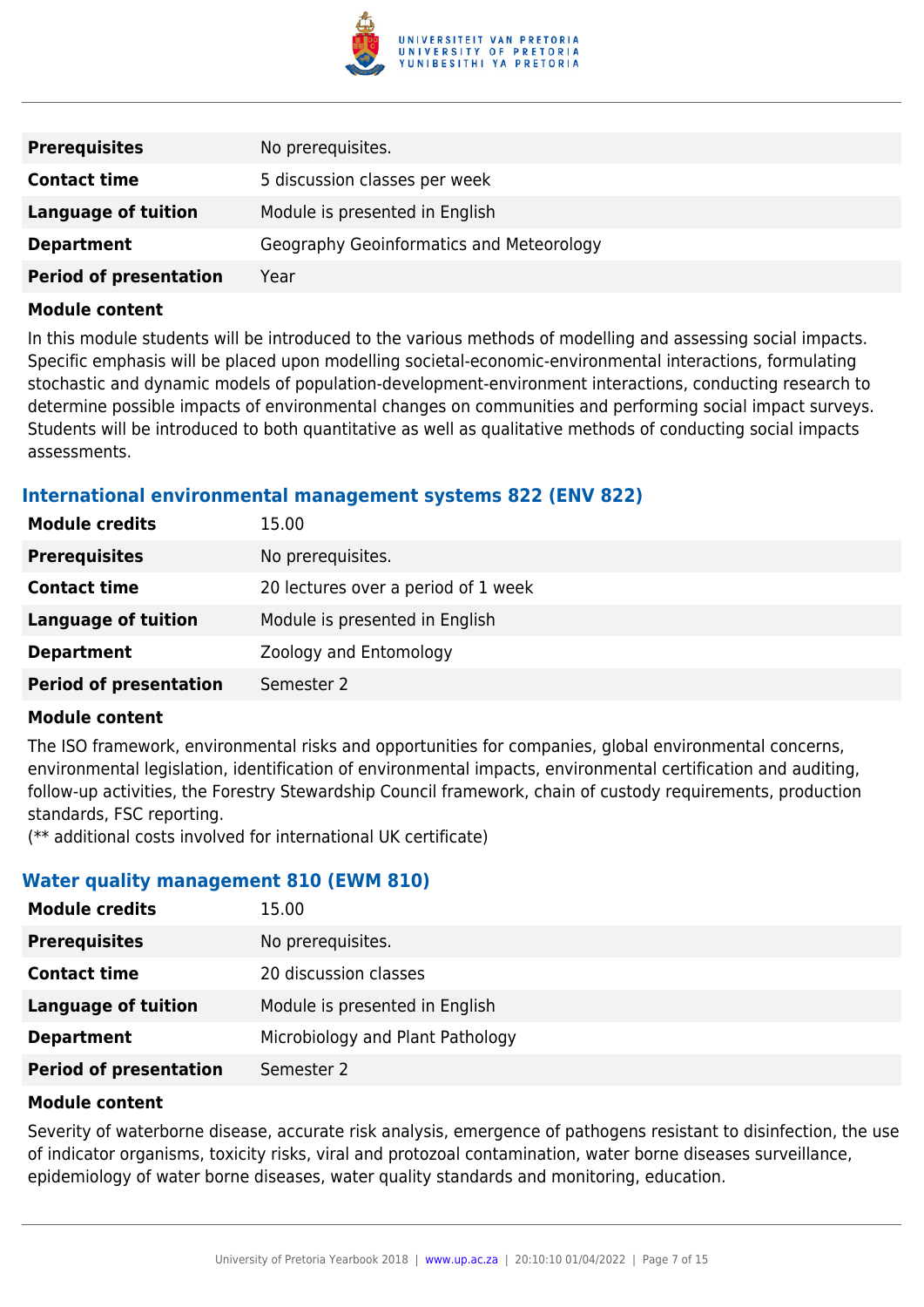

#### **Water conservation and demand management 821 (EWM 821)**

| <b>Module credits</b>         | 15.00                            |
|-------------------------------|----------------------------------|
| <b>Prerequisites</b>          | No prerequisites.                |
| <b>Contact time</b>           | 20 discussion classes            |
| <b>Language of tuition</b>    | Module is presented in English   |
| <b>Department</b>             | Microbiology and Plant Pathology |
| <b>Period of presentation</b> | Semester 2                       |
|                               |                                  |

#### **Module content**

Public access to information regarding water quality, water supply sustainability and public education, demand projections, water management efficiency systems approach to water management, watershed protection, drinking water treatment and distribution, wastewater collection and treatment, effects of deforestation and treatment, and complex water system developments, destruction of wetlands, effects of recreation, agriculture and aquaculture on eutrophication.

#### **Water supply and sanitation 822 (EWM 822)**

| <b>Module credits</b><br>15.00               |                                  |
|----------------------------------------------|----------------------------------|
| No prerequisites.<br><b>Prerequisites</b>    |                                  |
| 20 discussion classes<br><b>Contact time</b> |                                  |
| <b>Language of tuition</b>                   | Module is presented in English   |
| <b>Department</b>                            | Microbiology and Plant Pathology |
| <b>Period of presentation</b><br>Semester 2  |                                  |

#### **Module content**

Low technology water treatment options, sanitary engineering, high technology options, water disinfection methods, selection of treatment regimes, stormwater management.

#### **Forest ecology and management 835 (FOR 835)**

| <b>Module credits</b>         | 15.00                                                        |
|-------------------------------|--------------------------------------------------------------|
| <b>Prerequisites</b>          | No prerequisites.                                            |
| <b>Contact time</b>           | 1 web-based period per week, 20 discussion classes per block |
| <b>Language of tuition</b>    | Module is presented in English                               |
| <b>Department</b>             | Department of Plant and Soil Sciences                        |
| <b>Period of presentation</b> | Semester 2                                                   |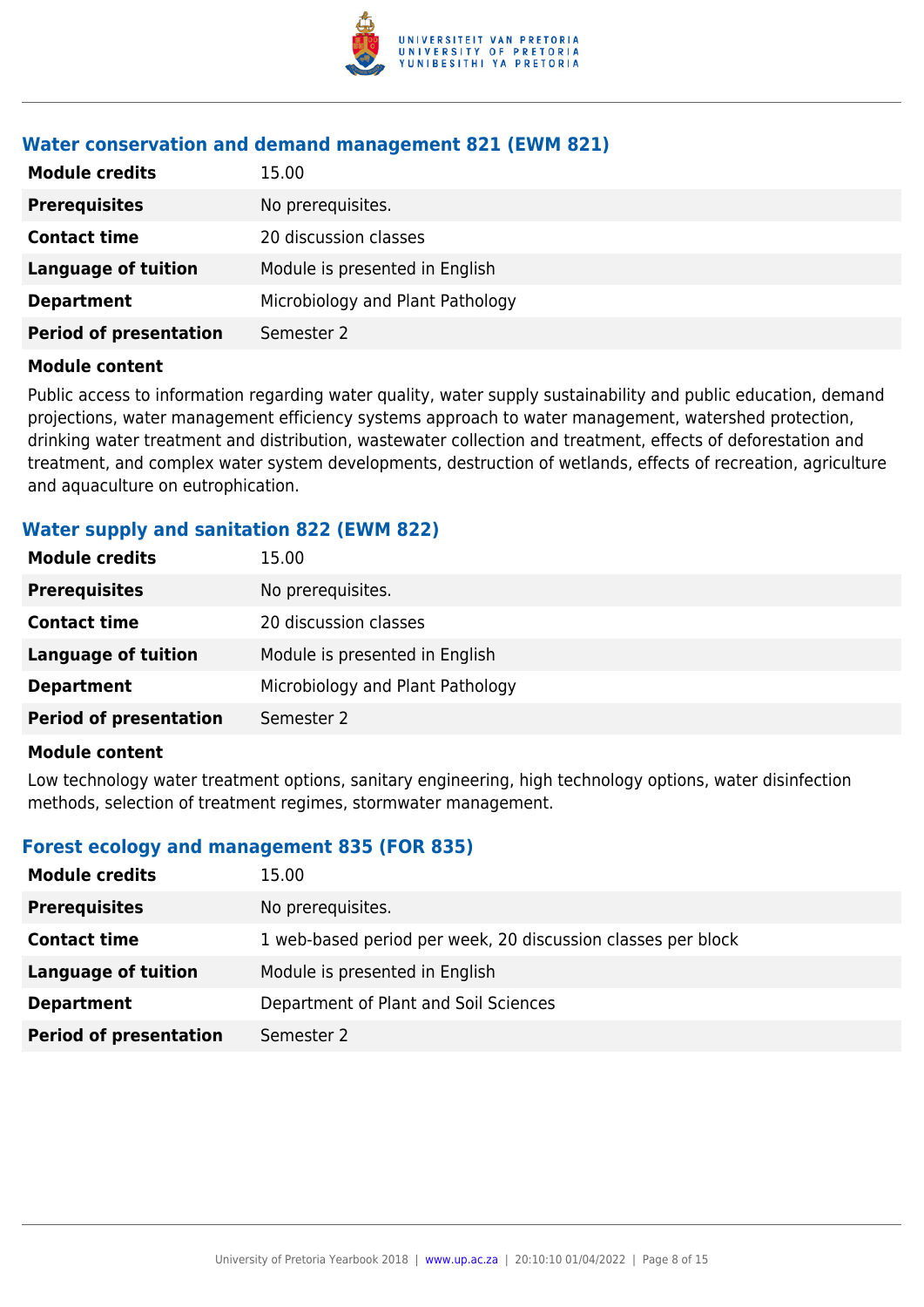

Structure and function of natural forests, species composition and diversity, disturbance processes and regimes, recovery (succession) concepts and theory, biodiversity in forest ecosystems, energy and nutrient flux in natural forest ecosystems. Resource assessment and planning. Silvicultural systems and management of natural forests (and woodlands), natural regeneration and forest rehabilitation management for sustainability of natural forest ecosystems: multiple use for timber and non-timber forest products, forest rehabilitation (invader plants, mining, degraded forests).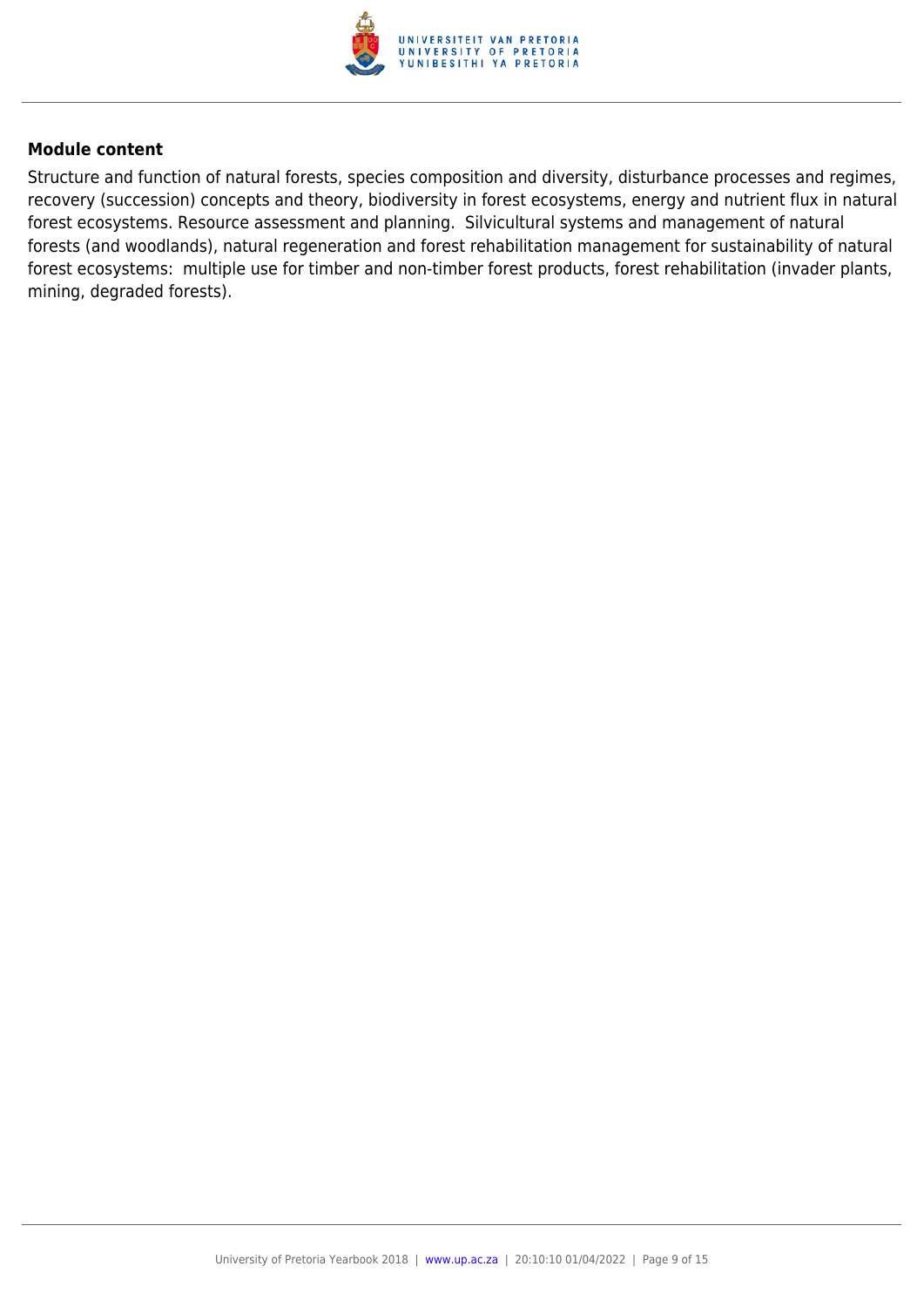

### Curriculum: Final year

**Minimum credits: 180**

### **Core modules**

#### **Environmental paradigms 810 (ENV 810)**

| <b>Module credits</b>         | 15.00                          |
|-------------------------------|--------------------------------|
| <b>Prerequisites</b>          | No prerequisites.              |
| <b>Contact time</b>           | 5 discussion classes per week  |
| <b>Language of tuition</b>    | Module is presented in English |
| <b>Department</b>             | Zoology and Entomology         |
| <b>Period of presentation</b> | Semester 1                     |

#### **Module content**

Environmental philosophy and ethics, environmental ecology, environment, society and development, environmental economics, environmental management, critical resources management: water utilisation, air quality control, land-use planning: soil characteristics, biodiversity planning, critical resource management: determinism vs co-evolutionary environmental frameworks, research methodology and practice.

#### **Environmental law 816 (ENV 816)**

| <b>Module credits</b>         | 15.00                                                                  |
|-------------------------------|------------------------------------------------------------------------|
| <b>Service modules</b>        | Faculty of Law                                                         |
| <b>Prerequisites</b>          | No prerequisites.                                                      |
| <b>Contact time</b>           | 1 lecture per week, 1 web-based period per week, 2 practicals per week |
| <b>Language of tuition</b>    | Module is presented in English                                         |
| <b>Department</b>             | Zoology and Entomology                                                 |
| <b>Period of presentation</b> | Semester 1 or Semester 2                                               |

#### **Module content**

Legislation for sustainable development within the framework of international agreements, the different acts affecting water quality and water use, the SEMAs within the NEMA framework, the NEMA EIA regulations, legislation pertaining to hazardous substances, interaction between mining development and NEMA, energy law, strategic environmental legislation, marine and coastal management.

#### **Trees in a multifunctional landscape 833 (ENV 833)**

| <b>Module credits</b> | 15.00                                                      |
|-----------------------|------------------------------------------------------------|
| <b>Prerequisites</b>  | No prerequisites.                                          |
| <b>Contact time</b>   | 1 web-based period per week, 5 discussion classes per week |
| Language of tuition   | Module is presented in English                             |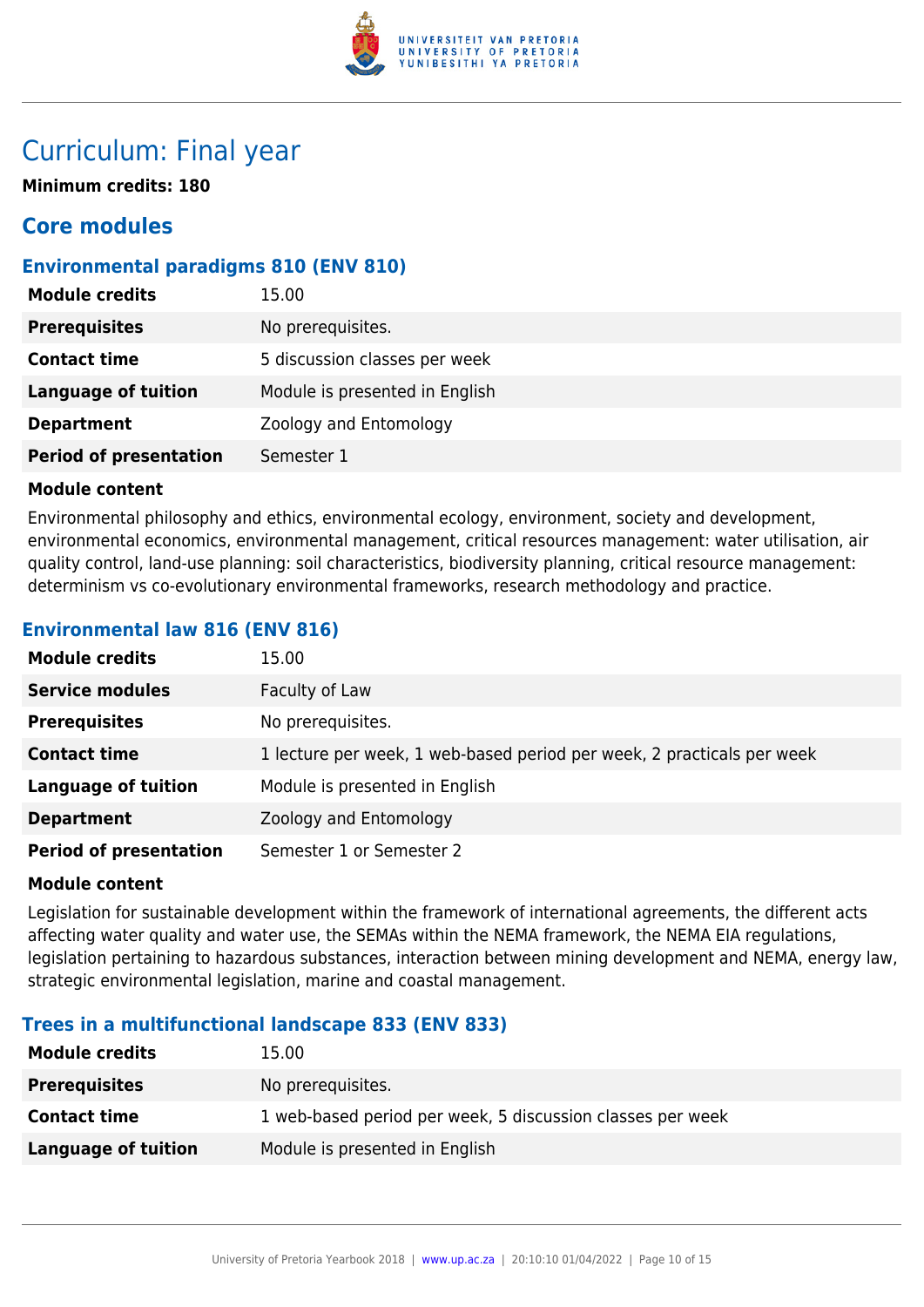

**Period of presentation** Quarter 3

#### **Module content**

Place and role of trees in multifunctional rural landscapes. Trees outside forests. Multipurpose trees. Trees and biodiversity. Trees and environmental services. Trees and sustainable development. Domesticated forests. Agroforestry (definition, classification, challenges and examples). Multiple use of forests and trees. Non-timber tree and forest products. Domestication of multipurpose trees. Forests and people. Trees and agricultural production systems (yield, interactions, synergy, competition, pests and diseases). Case-study examples from sub-Saharan Africa.

#### **Mini-dissertation 891 (ENV 891)**

| <b>Module credits</b>         | 90.00                          |
|-------------------------------|--------------------------------|
| <b>Prerequisites</b>          | No prerequisites.              |
| <b>Language of tuition</b>    | Module is presented in English |
| <b>Department</b>             | Zoology and Entomology         |
| <b>Period of presentation</b> | Year                           |

#### **Module content**

The student needs to conduct a research project under the supervision of an academic member of staff associated with the Centre for Environmental Studies. This project needs to be of a sufficient quality to be publishable in the open scientific literature. The research report is examined as a manuscript for a suitable journal.

#### **Conservation planning and monitoring 808 (ZEN 808)**

| <b>Module credits</b>         | 15.00                          |
|-------------------------------|--------------------------------|
| <b>Prerequisites</b>          | No prerequisites.              |
| <b>Contact time</b>           | 4 discussion classes per week  |
| <b>Language of tuition</b>    | Module is presented in English |
| <b>Department</b>             | Zoology and Entomology         |
| <b>Period of presentation</b> | Year                           |

#### **Module content**

Biodiversity survey techniques; data and information management; data assessment; principles of data extrapolation; inventories; biodiversity risk assessment (PHVA, small and declining population paradigms, prioritisation); principles of reserve selection; surrogacy; reserve design; integrated land-use planning. Landscape theories and models (hierarchy, percolation, metapopulation, source-sink); scaling patterns and processes across landscapes (patches, corridors, mosaics and flows); emerging patterns and processes; principles of landscape dynamics; principles of landscape conservation, management and design (transformation, fragmentation); methods in landscape ecology (numerical and spatial data processing, fractal geometry approach, GIS, remote sensing, GPS, spatially explicit population models). Skills: GradSect, Access, Excel, Visual Basic, GIS (Arc View) reserve selection algorithms.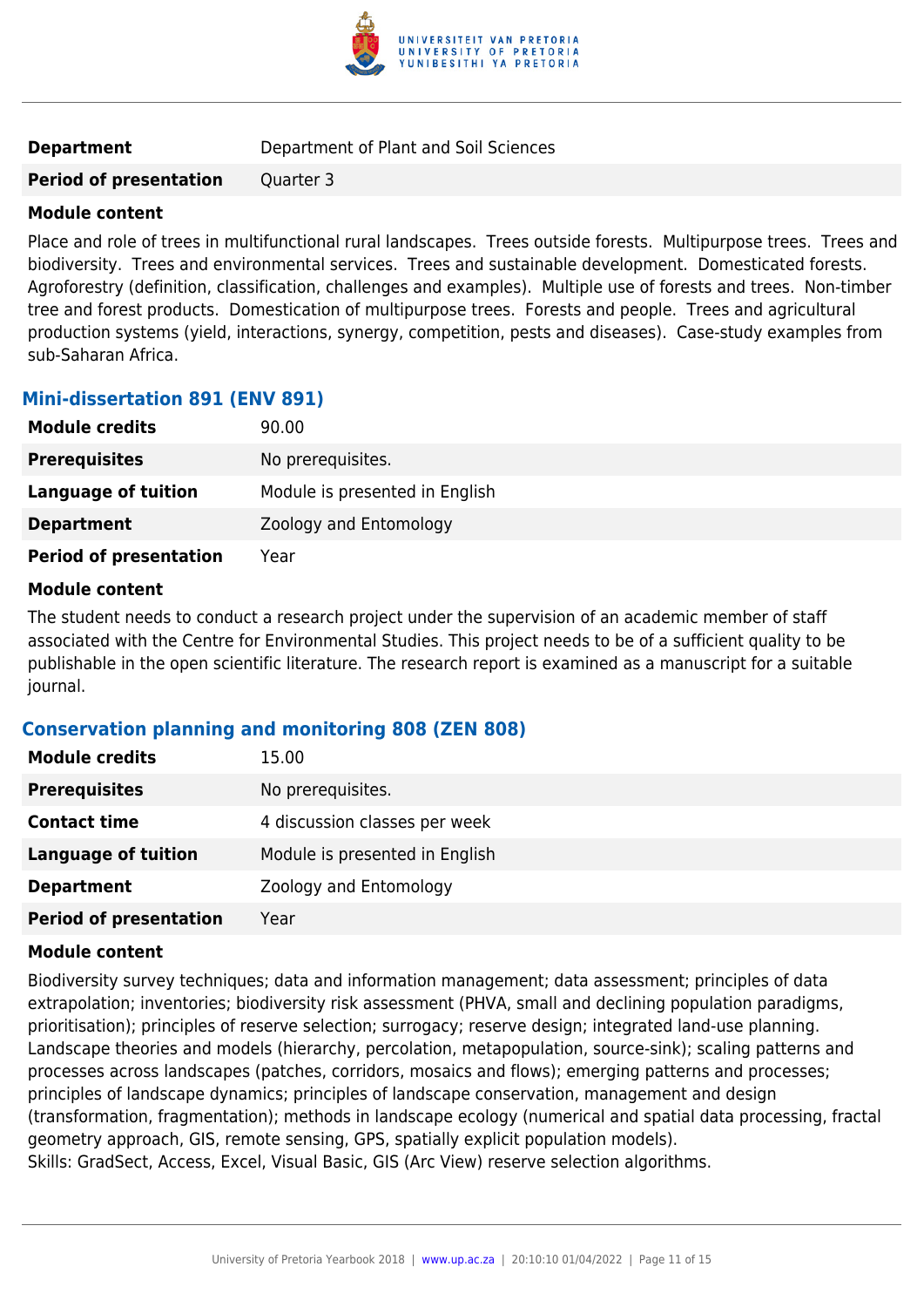

#### **Biogeography and macro-ecology 809 (ZEN 809)**

| <b>Module credits</b>         | 15.00                          |
|-------------------------------|--------------------------------|
| <b>Prerequisites</b>          | No prerequisites.              |
| <b>Contact time</b>           | 4 discussion classes per week  |
| <b>Language of tuition</b>    | Module is presented in English |
| <b>Department</b>             | Zoology and Entomology         |
| <b>Period of presentation</b> | Year                           |

#### **Module content**

Biogeographic consequences of plate tectonics, Pleistocene southern African climatic, geological, edaphic and geomorphological patterns. Reconstructing biogeographic histories (speciation, extinction, dispersal, vicariance, endemism, provincialism and disjunction); phytogeographical patterns, biomes, vegetation types. Methodological issues in macro-ecology; patterns of body size, abundance and energetics; geographic range sizes; species dynamics in landscapes; implications of macro-ecological patterns to ecology; biogeography and evolution; macro-ecological perspectives on conservation: species richness, hierarchical diversity, hotspots, spatial and temporal patterns in diversity (genetic, taxonomic, functional); causal mechanisms, species diversity, biodiversity and global change.

### **Elective modules**

#### **Environment and development 811 (ENS 811)**

| <b>Module credits</b>         | 15.00                                    |
|-------------------------------|------------------------------------------|
| <b>Prerequisites</b>          | No prerequisites.                        |
| Language of tuition           | Module is presented in English           |
| <b>Department</b>             | Geography Geoinformatics and Meteorology |
| <b>Period of presentation</b> | Year                                     |

#### **Module content**

The foundation of the module is the interrelations between societal and environmental dynamics. It deals with issues of social structure, culture, politics, education, migration, production, urbanisation, demographics and social institutions and how these impact upon the environment. Also dealt with is how the consequences of impacts, such as environmental change, in turn affect societies. Analysis of complex interrelationships between society and the environment, social-environmental linkages and multiplier effects are dealt with.

#### **Strategic environmental management 822 (ENS 822)**

| <b>Module credits</b>  | 15.00                                              |
|------------------------|----------------------------------------------------|
| <b>Service modules</b> | Faculty of Law                                     |
| <b>Prerequisites</b>   | No prerequisites.                                  |
| <b>Contact time</b>    | 2 discussion classes per week, 5 lectures per week |
| Language of tuition    | Module is presented in English                     |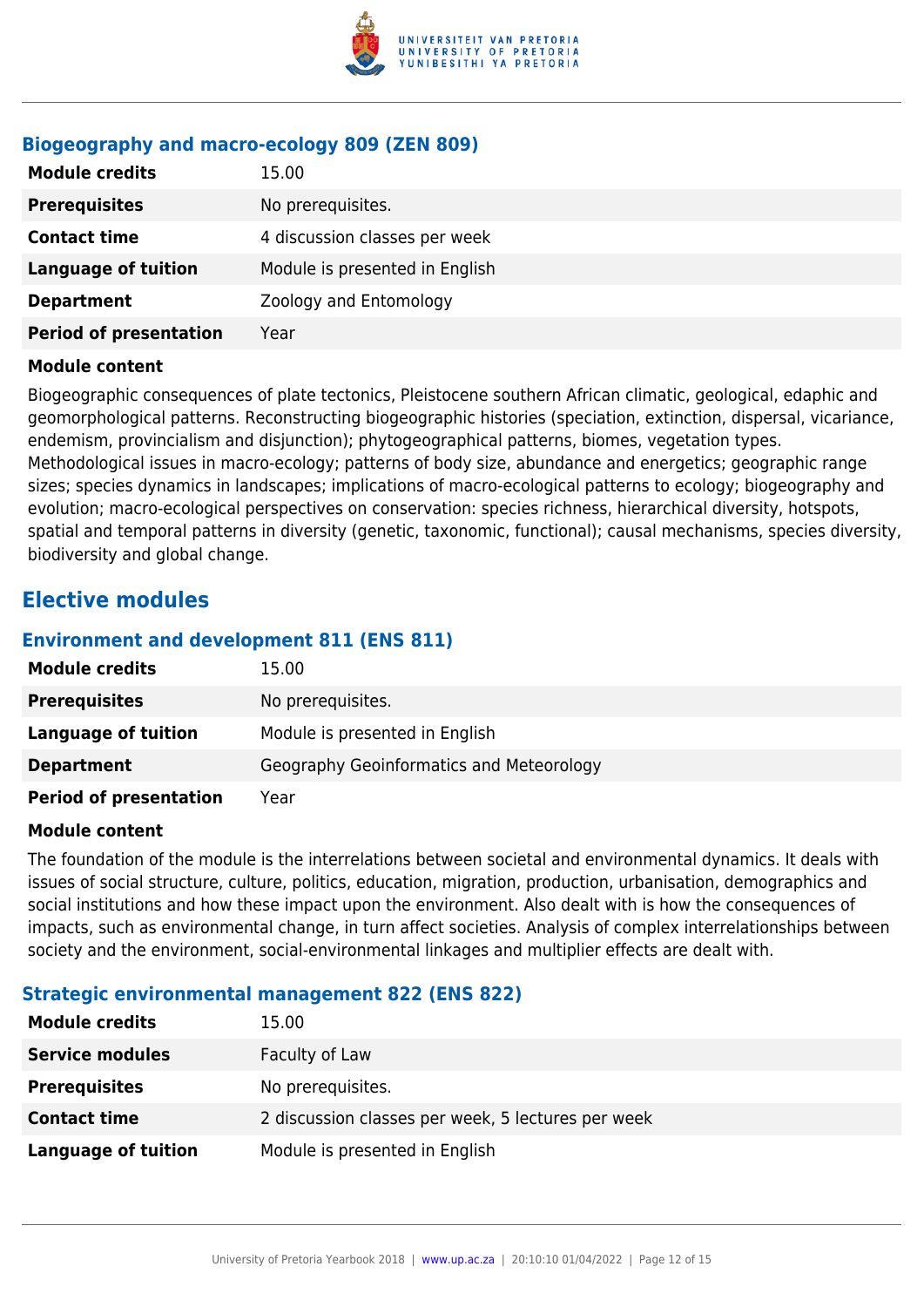

**Department Geography Geoinformatics and Meteorology** 

#### **Period of presentation** Year

#### **Module content**

Strategic environmental planning: introduction, objectives and principles; levels; South African overview; guidelines: national and international; strategy and management; structure, strategy and agency; South African guidelines; diagnostic tools; RESP analysis; strategic resource planning; applications, implementation and control; development and policy implementation; South African environmental policy; evaluation frameworks; portfolio analysis; competitive forces; alliances; business benefits; intangibles, survival and catalytic contributions; South African legislation and regulations.

#### **Environment and land reform 823 (ENS 823)**

| <b>Module credits</b>         | 15.00                                    |
|-------------------------------|------------------------------------------|
| <b>Prerequisites</b>          | No prerequisites.                        |
| Language of tuition           | Module is presented in English           |
| <b>Department</b>             | Geography Geoinformatics and Meteorology |
| <b>Period of presentation</b> | Year                                     |

#### **Module content**

The need and purpose of land reform in South Africa and its contribution towards sustainable socialenvironmental interaction. An overview of the global variety of land tenure systems, and tenure reform programmes in other countries. Overview of previous systems of land tenure in South Africa. Land reform policy in South Africa: restitution, redistribution, and tenure reform. Critical assessment of progress in terms of land reform objectives. Evaluation of the contribution of the South African land reform programme towards creating sustainable environments.

#### **Social modelling and assessment 824 (ENS 824)**

| <b>Module credits</b>         | 15.00                                    |
|-------------------------------|------------------------------------------|
| <b>Prerequisites</b>          | No prerequisites.                        |
| <b>Contact time</b>           | 5 discussion classes per week            |
| Language of tuition           | Module is presented in English           |
| <b>Department</b>             | Geography Geoinformatics and Meteorology |
| <b>Period of presentation</b> | Year                                     |

#### **Module content**

In this module students will be introduced to the various methods of modelling and assessing social impacts. Specific emphasis will be placed upon modelling societal-economic-environmental interactions, formulating stochastic and dynamic models of population-development-environment interactions, conducting research to determine possible impacts of environmental changes on communities and performing social impact surveys. Students will be introduced to both quantitative as well as qualitative methods of conducting social impacts assessments.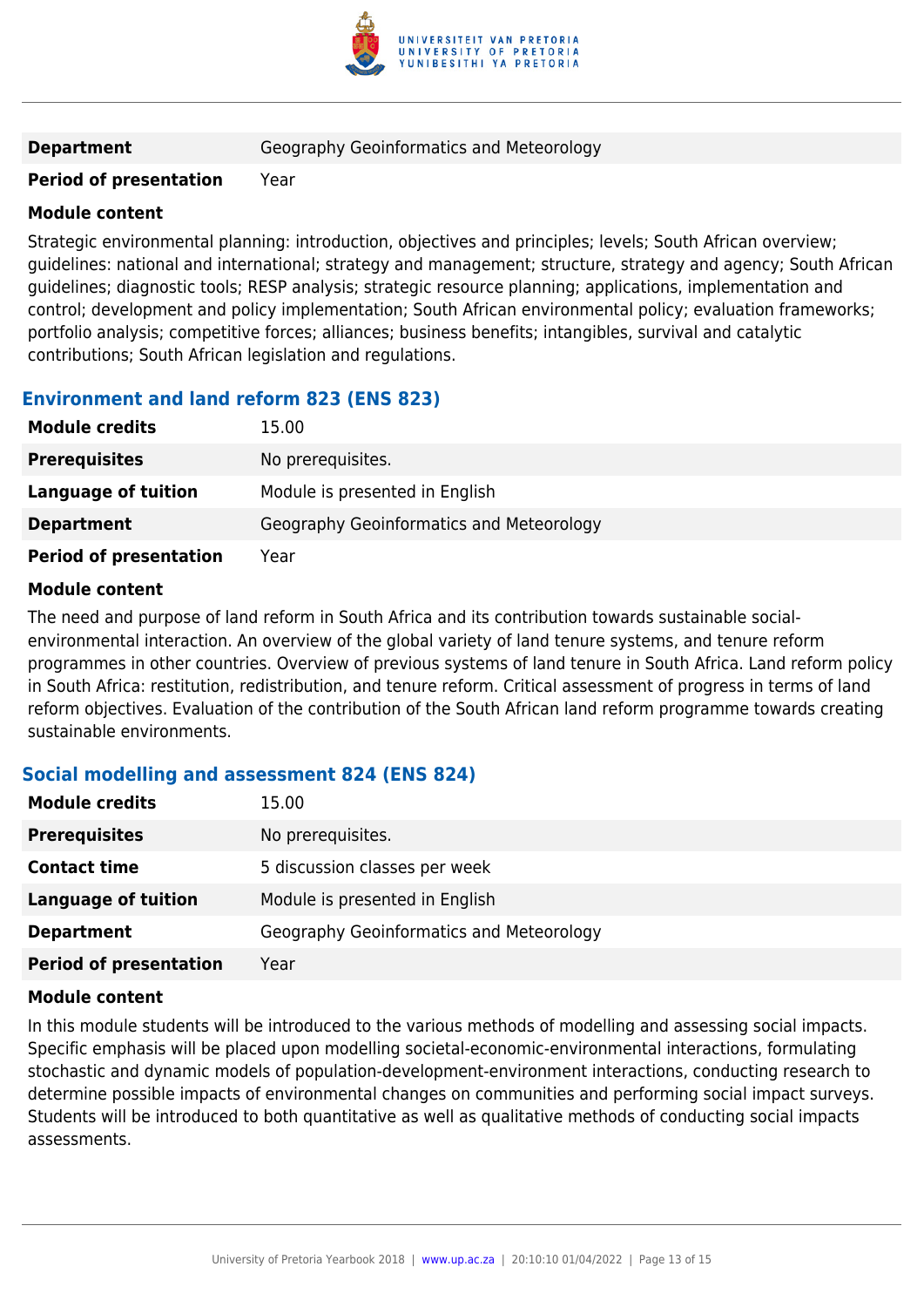

#### **International environmental management systems 822 (ENV 822)**

| <b>Module credits</b>         | 15.00                               |
|-------------------------------|-------------------------------------|
| <b>Prerequisites</b>          | No prerequisites.                   |
| <b>Contact time</b>           | 20 lectures over a period of 1 week |
| <b>Language of tuition</b>    | Module is presented in English      |
| <b>Department</b>             | Zoology and Entomology              |
| <b>Period of presentation</b> | Semester 2                          |

#### **Module content**

The ISO framework, environmental risks and opportunities for companies, global environmental concerns, environmental legislation, identification of environmental impacts, environmental certification and auditing, follow-up activities, the Forestry Stewardship Council framework, chain of custody requirements, production standards, FSC reporting.

(\*\* additional costs involved for international UK certificate)

#### **Water quality management 810 (EWM 810)**

| <b>Module credits</b>         | 15.00                            |
|-------------------------------|----------------------------------|
| <b>Prerequisites</b>          | No prerequisites.                |
| <b>Contact time</b>           | 20 discussion classes            |
| Language of tuition           | Module is presented in English   |
| <b>Department</b>             | Microbiology and Plant Pathology |
| <b>Period of presentation</b> | Semester 2                       |

#### **Module content**

Severity of waterborne disease, accurate risk analysis, emergence of pathogens resistant to disinfection, the use of indicator organisms, toxicity risks, viral and protozoal contamination, water borne diseases surveillance, epidemiology of water borne diseases, water quality standards and monitoring, education.

#### **Water conservation and demand management 821 (EWM 821)**

| <b>Module credits</b>         | 15.00                            |
|-------------------------------|----------------------------------|
| <b>Prerequisites</b>          | No prerequisites.                |
| <b>Contact time</b>           | 20 discussion classes            |
| Language of tuition           | Module is presented in English   |
| <b>Department</b>             | Microbiology and Plant Pathology |
| <b>Period of presentation</b> | Semester 2                       |